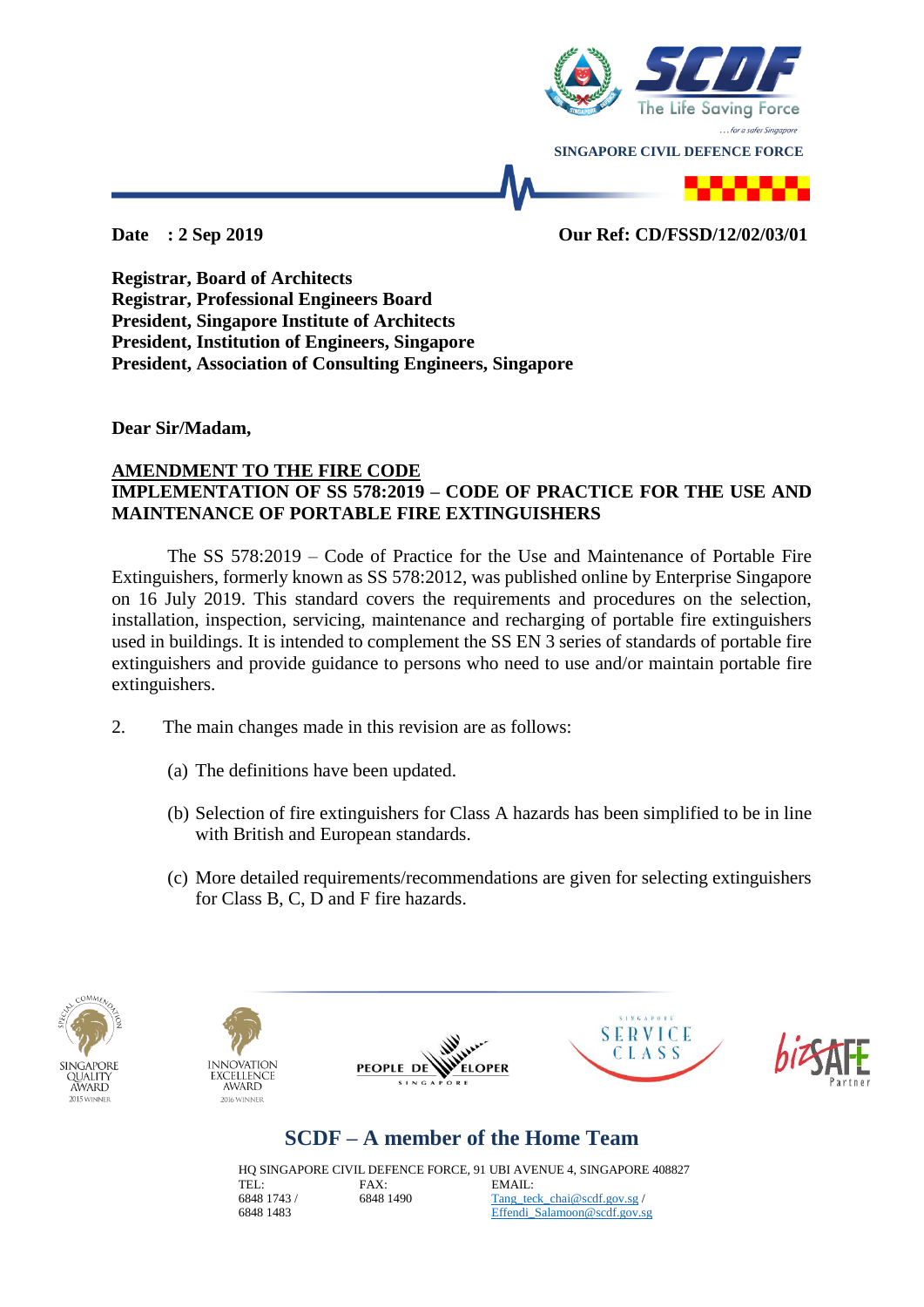- (d) Prohibition in appointing third party organisation or persons to act on behalf of the certified organisation in the inspection, maintenance, recharging and issuance of maintenance service labels for the fire extinguishers.
- (e) Issuance of control tags by the certification body for the yearly maintenance service labels.
- (f) All labels and tags for the fire extinguishers shall have adequate security features to protect against theft and counterfeiting.

3. The implementation of this revised standard takes effect on 1 Jan 2020. The grace period is to give the building industry sufficient lead time to plan ahead for any new building projects. Any proposed plans of fire safety works for new buildings / premises or alteration / alteration works to existing buildings / premises that are submitted to SCDF for approval on or after the effective date will be subjected to the new standard. Notwithstanding the above, SCDF has no objection to the immediate adoption of the revised standard.

4. SCDF would like to draw reference to SCDF's Circular dated 24 Jan 2013: **IMPLEMENTATION OF SS EN 3-7 TO SS EN 3-10:2012 – TESTING STANDARDS FOR PORTABLE FIRE EXTINGUISHERS** and 25 Jan 2013: **IMPLEMENTATION OF SS 578:2012 – CODE OF PRACTICE FOR USE AND MAINTENANCE OF PORTABLE FIRE EXTINGUISHERS** and remind industry professionals that portable fire extinguishers (FEs) should only display markings for the categories of fires they have been certified for. FEs which are not certified to fight Class C fires (which refer to fires involving flammable gases, according to SS 578:2012 and SS 578:2019) should not be labelled with the Class C markings when used in projects, buildings and premises in Singapore. This requirement is applicable to FEs certified or renewed from 1 May 2013 onwards.

5. Please convey the contents of this circular to members of your Board/ Institution/ Association. For any clarification, please contact MAJ Tang Teck Chai at DID: 68481743 or Email: Tang Teck Chai@scdf.gov.sg or CPT Effendi Bin Salamoon at DID: 68481483 or Email: [Effendi\\_Salamoon@scdf.gov.sg.](mailto:Effendi_Salamoon@scdf.gov.sg)











## **SCDF – A member of the Home Team**

HQ SINGAPORE CIVIL DEFENCE FORCE, 91 UBI AVENUE 4, SINGAPORE 408827 TEL: 6848 1743 / 6848 1483 FAX: 6848 1490 EMAIL: [Tang\\_teck\\_chai@scdf.gov.sg](mailto:Tang_teck_chai@scdf.gov.sg) / [Effendi\\_Salamoon@scdf.gov.sg](mailto:Effendi_Salamoon@scdf.gov.sg)